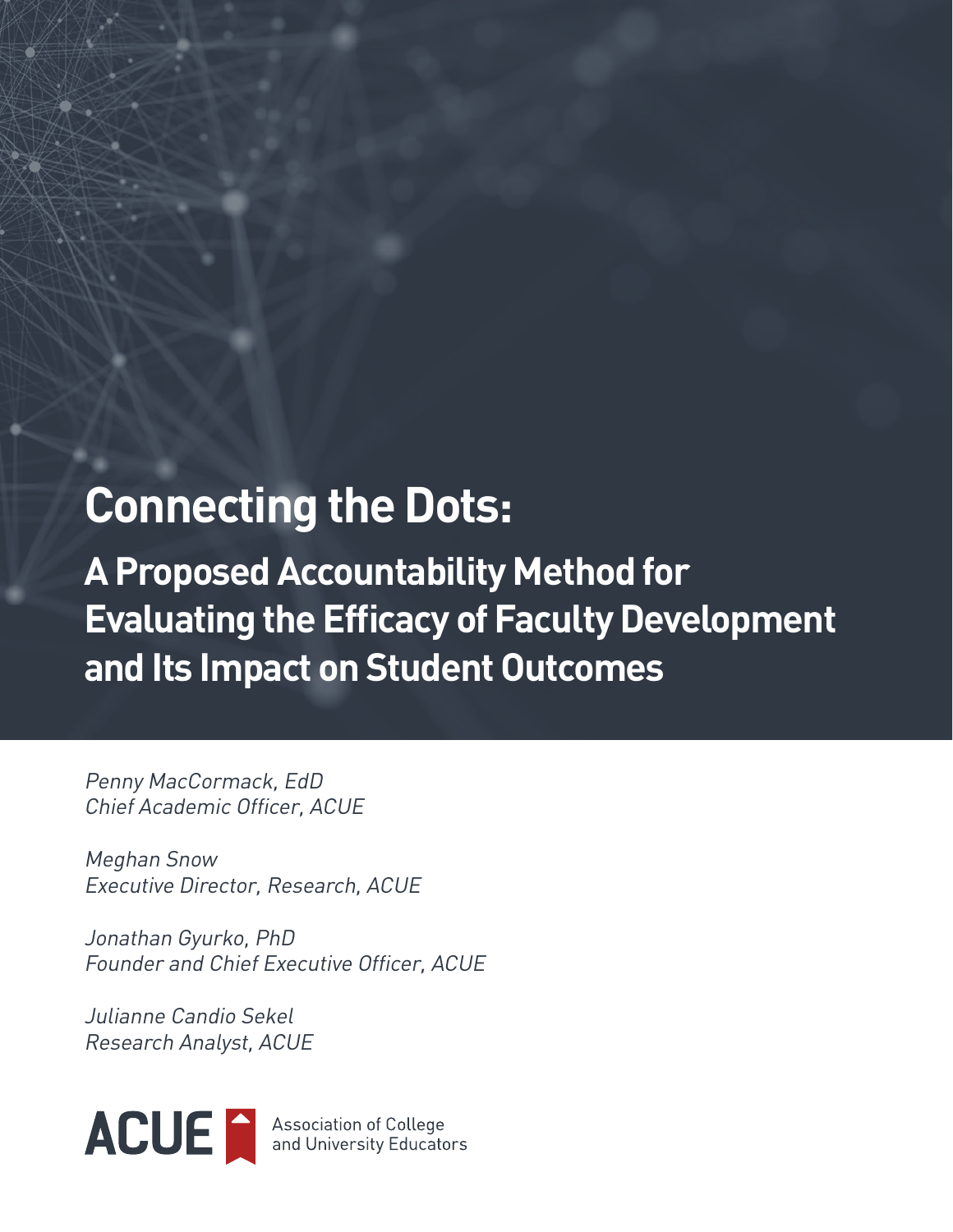Copyright © 2018 by the Association of College and University Educators (ACUE)

All rights reserved.

No part of this document may be disclosed to a third party without the prior written consent of ACUE.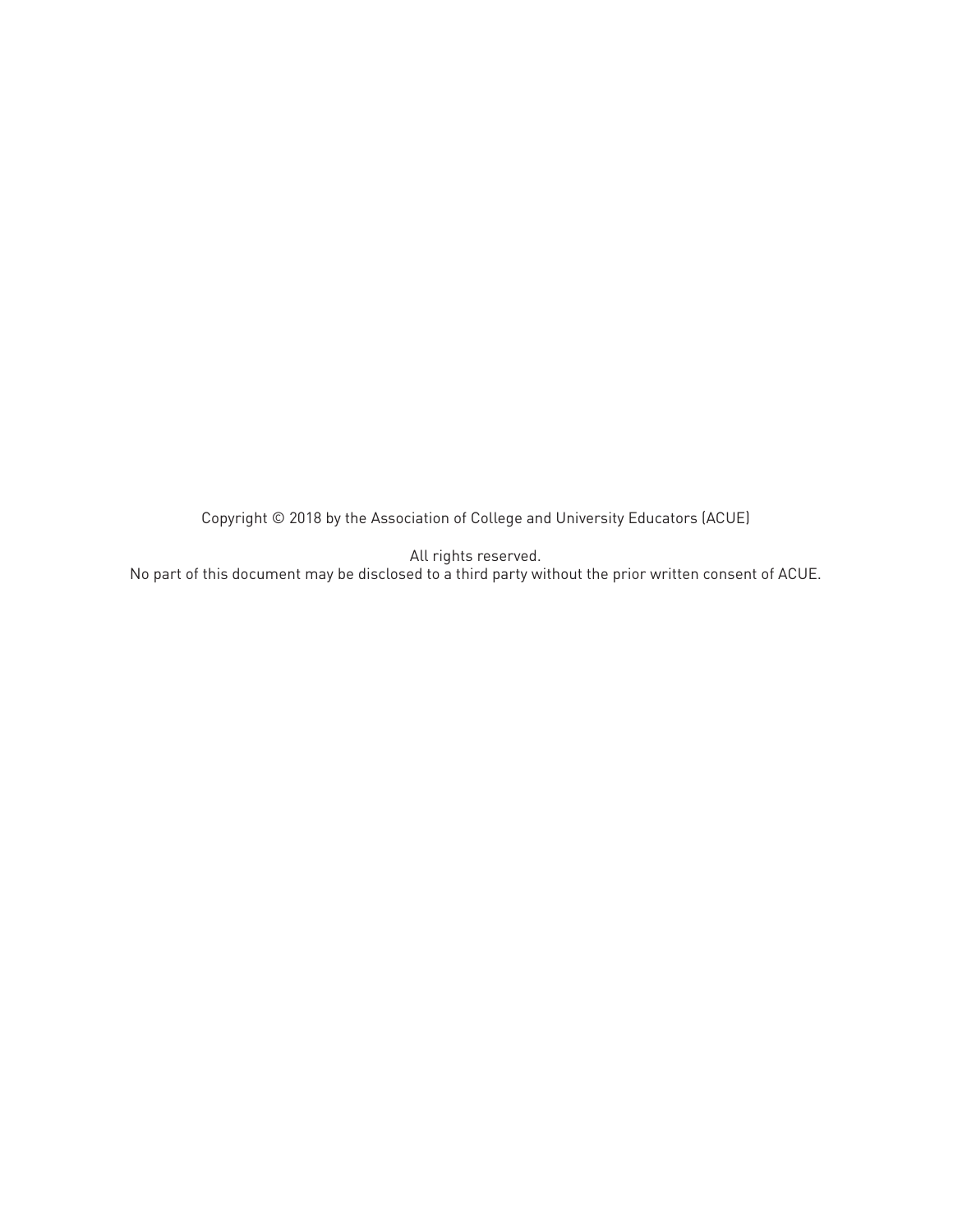# **Abstract**

This paper presents an accountability method developed by the Association of College and University Educators (ACUE) to evaluate the impact of faculty development on teaching practices and student outcomes. This six-level evaluation approach is grounded in the industry training model of Kirkpatrick and Kirkpatrick (2007) and informed by Guskey's (2000) and Hines's (2011) application to educational settings. The six levels are (a) faculty engagement, (b) faculty learning, (c) faculty implementation, (d) student engagement, (e) course-level student outcomes, and (f) institutional outcomes. Methodological challenges that are present in evaluations of this type are also discussed, along with recommendations to mitigate their effects. ACUE developed this approach in order to conduct research-based evaluations of its partnerships with colleges and universities where faculty are credentialed through ACUE's courses in evidence-based instruction.

# **Introduction**

Across the United States, there is a concern that current efforts to improve college graduation rates are insufficient to meet the economy's demand for a highly educated workforce and society's need for an informed populace. For example, a recent analysis by the Educational Testing Service (ETS) found that the 2020 degree attainment goal established by the federal government is unlikely to be met until 2041 for the general population and may still not be met through 2060 for African American, Hispanic, and other minority students (Nettles, 2017). Alongside concerns about the quantity of degree production are similar concerns about the quality of education, specifically the depth to which students are developing the higher order analytical and communication skills necessary for informed citizenship and purposeful lives (Arum & Roksa, 2010; Association of American Colleges & Universities, n.d.; Bok, 2017).

In response, there has been a growing focus on the importance of high-quality college instruction, characterized by the use of evidence-based teaching practices. The Commission on the Future of Undergraduate Education (2017), in its recent report *The Future of Undergraduate Education: The Future of America*, argued that "institutions need to devote far more attention to and support for the quality of teaching and the teaching workforce" as a key driver toward achieving the goal that "students in every program and institution receive the education they need to succeed in the twenty-first century" (p. 5). Similarly, the Association of American Universities' (AAU; 2017) Undergraduate STEM Education Initiative aims to "influence the culture of STEM departments at AAU institutions so that faculty members are encouraged and supported to use teaching practices proven by research to be effective in engaging students in STEM education and in helping students

learn" (p. 4). In *The Struggle to Reform Our Colleges*, Derek Bok (2017), president emeritus of Harvard University, called for improved college teaching to ensure that faculty are equipped to use "methods of instruction that engage students actively . . . and produce deeper and more lasting learning" (p. 36). Bok (2017) suggested that it will take an outside effort to provide "help both to demonstrate the need for change . . . and assistance to ease the task of learning to teach in new ways" (p. 51).

Formal preparation of faculty members in effective evidence-based instructional practices may be viewed as too indirect a pathway to promote student achievement, particularly when compared to interventions such as intrusive advising and the use of predictive analytics and automated student alerts. However, on closer analysis, few—if any other higher education professionals have as much direct contact with students and potential impact on their academic outcomes. In a typical semester, and particularly among instructional (i.e., adjunct, non-tenure-track, contractual) faculty, an educator will be in regular contact with 100 students or more (National Center for Education Statistics, 2017). In addition, students carrying a full load of courses spend upwards of 200 hours with their professors, compared to an average of 1 hour per semester with their advisor (EAB, 2016). When measured purely by teaching loads and contact time, the most efficient opportunity for institutions to take steps to retain, educate, and graduate more students is through their faculty.

Decades of research from the scholarship of teaching and learning have identified specific evidence based teaching practices that improve student outcomes (Armbruster, Patel, Johnson, & Weiss, 2009; Burrowes, 2003; Freeman, Haak, & Wenderoth,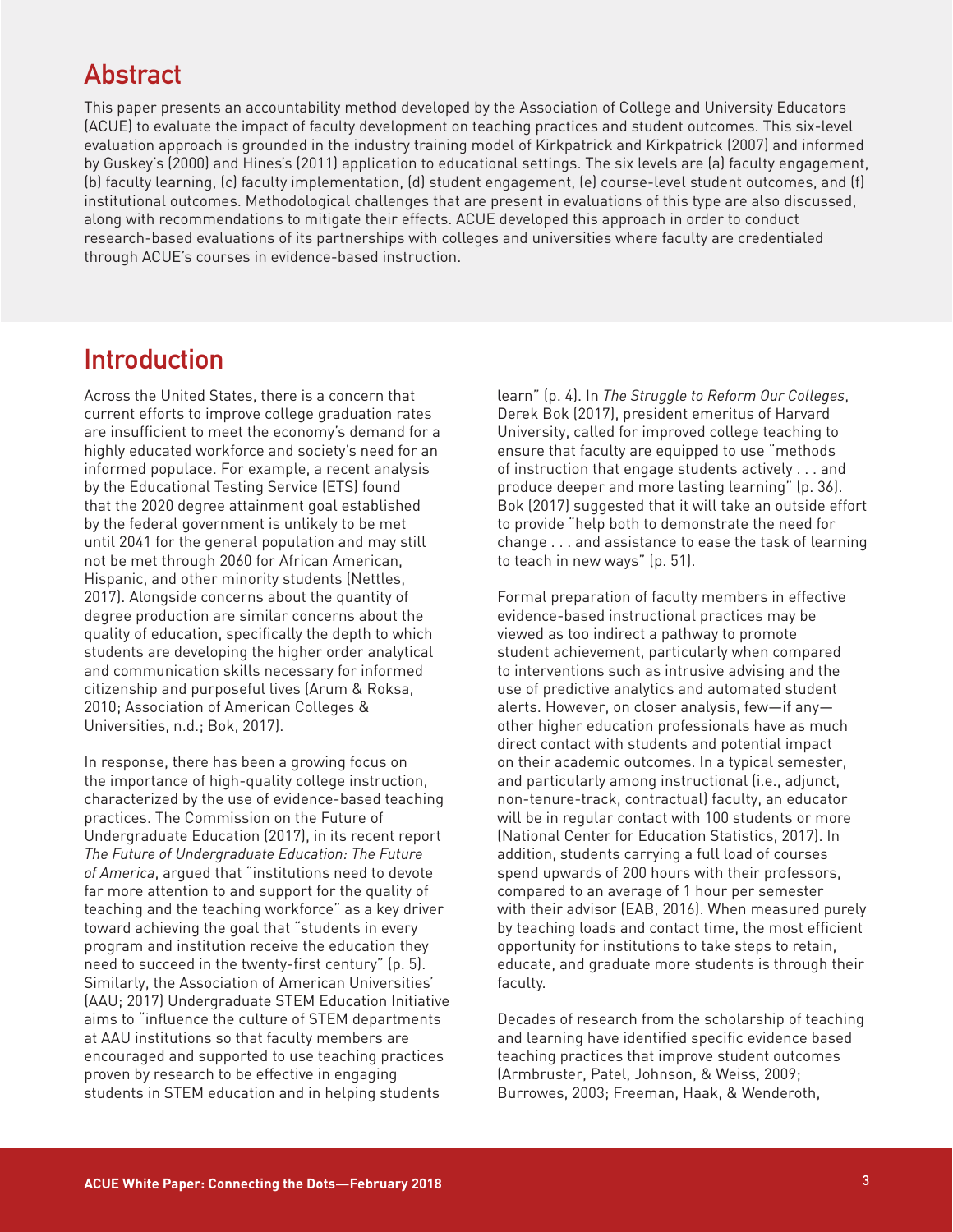2011; Hattie, 2009; Kember & Gow, 1994; Marton, Hounsell, & Entwistle, 1997; Mazur, 2009; Prosser & Trigwell, 2006; Zimmerman, 2002). Despite this sizable research connecting specific instructional practices to improved student learning, there is less research that fully connects the dots between faculty development designed to improve instructional practices and the consequent impact on studentlevel outcomes (Devlin, 2008; Hénard & Roseveare, 2012; Hines, 2007), notwithstanding some emerging research (Condon, Iverson, Manduca, Rutz, & Willett, 2016; Seidman, 2012). One challenge to gathering evidence, as Hines (2011) noted in *How to Evaluate the Impact of Faculty Development Programs*, is that not all faculty development offerings are designed to impact student- or institutional-level outcomes: "Only high-impact efforts—intensive programs—will ripple to outer levels [impacts on student learning and institutional impacts]" (p. 12).

### **Background**

In 2014, the Association of College and University Educators (ACUE) was founded to improve student outcomes through quality college instruction. In an effort to catalogue the evidence-based teaching practices that improve student achievement, ACUE reviewed over 300 citations from the scholarship of teaching and learning and engaged with teaching and learning experts across the country to develop the ACUE Effective Practice Framework©. The Framework was independently validated by the American Council on Education (ACE; 2017) and serves as a consensus statement of the teaching skills and knowledge that every college educator should possess in order to teach effectively, regardless of discipline (Association of College and University Educators, 2016).

ACUE develops and offers courses in effective teaching practices that are fully aligned to the Framework's five major units of study: designing an effective course and class, establishing a productive learning environment, using active learning techniques, promoting higher order thinking, and assessing to inform instruction and promote learning. ACUE's course on the foundations of effective college teaching recommends over 200 evidence-based teaching approaches. The course and its learning design are offered online and certified by Quality Matters (see Association of College and University Educators, 2017). To satisfy course requirements, faculty engage with content, are required to implement evidence-based practices, and write

rubric-aligned reflections on their implementation, citing changes in student behaviors. Faculty who satisfy course requirements earn a Certificate in Effective College Instruction endorsed by the American Council on Education.

The comprehensiveness of ACUE's courses, requirement for faculty to apply and reflect on the implementation of new teaching practices in their classroom or online course, and the fact that this effort can be scaled to reach large numbers of faculty across a campus are features designed to meet the "high-impact" and "intensive" design (Hines, 2011) necessary to change teaching behaviors with a consequent impact on student and institutional outcomes. But, given the current climate of heightened accountability for both educational and fiscal performance, concrete measures can help to further justify investments in faculty and their pedagogical development as a student success intervention.

# **Proposed Accountability Approach**

The following accountability proposal is designed to connect the dots from faculty development interventions, such as ACUE's courses, to strengthened instruction, continuing to improved student and institutional outcomes. The approach is informed by Donald Kirkpatrick and James Kirkpatrick (2007), leaders in evaluating industry training; Thomas Guskey (2000), who developed a framework for evaluating professional development; and Susan Hines (2011), a faculty development director with numerous publications on how to evaluate the impact of faculty development programs in higher education.

These and other researchers have identified a set of sequential stages of change that are typically present for the acquisition of new skills. Overall, Kirkpatrick and Kirkpatrick (2007) and Guskey (2000) found that attitudinal changes precede behavioral changes, and that both are measurable. This suggests that effective faculty development interventions must prompt attitudinal changes, followed by behavioral changes in faculty and their teaching, if we are to reasonably expect both attitudinal and behavioral changes in students and their academic performance, as described in the following six levels of change.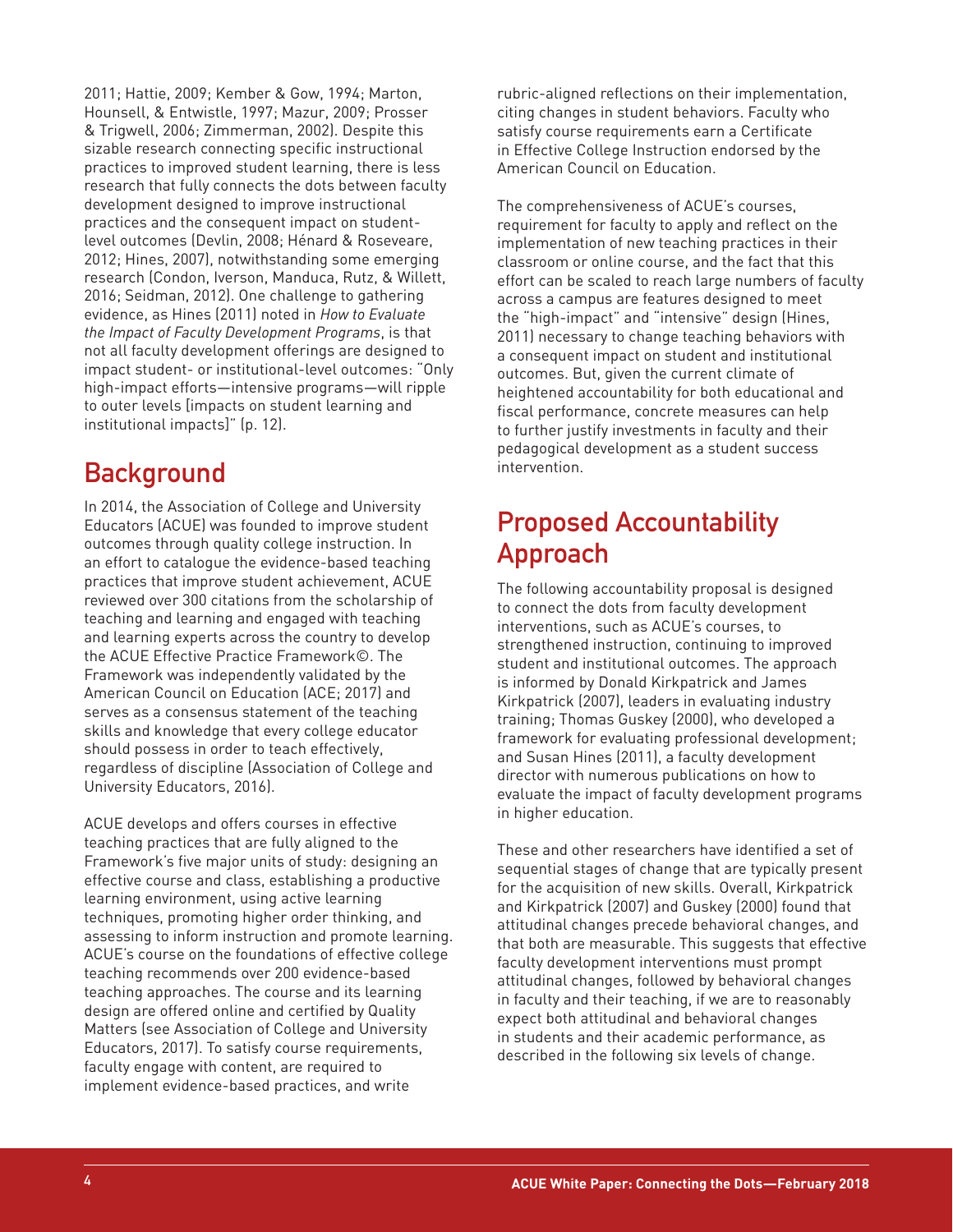# **Evaluation Measures**



*Note.* This six-level evaluation approach is grounded in the industry training model of Kirkpatrick and Kirkpatrick (2007) and informed by Guskey's (2000) and Hines's (2011) application to educational settings.

### **Input Measures**

#### **Level 1: Faculty Engagement**

Kirkpatrick and Kirkpatrick (2007), Guskey (2000), and Hines (2011) determined that the degree to which a training or faculty development intervention met its overarching goals began with participants' initial reactions to the program. Those who were satisfied or found the training engaging and relevant to their work were more likely to learn what was intended. Research has connected perceived relevance and engagement to increased learning in student and adult learners (Kember, Ho, & Hong, 2008; Wlodkowski & Ginsberg, 2017). Although perhaps obvious, this suggests that measures of participants' initial satisfaction are leading indicators of the degree to which participants will continue along the intervention's planned process of change. Aligned to this approach, ACUE's proposed first level evaluates the level of engagement of faculty members in ACUE's program. Within ACUE's courses, participating faculty members are surveyed, in real time, about the usefulness and relevance of course

content, whether they would recommend the course to colleagues, and other indicators of engagement.

#### **Level 2: Faculty Learning**

Continuing with the research of Kirkpatrick and Kirkpatrick (2007), Guskey (2000), and Hines (2011), if a program's participants are engaged, we can then reasonably expect to see the acquisition of new knowledge and skills. At this second level of change, ACUE collects quantitative, self-reported data on faculty learning to determine which teaching practices and techniques recommended within the course (a) are new to participants, (b) they learned more about, and (c) they feel more confident using as part of their own practice. Only when an instructor has a solid understanding of a particular teaching approach and confidence in his or her ability to implement the teaching technique can we reasonably expect to see the third level of change: faculty implementation.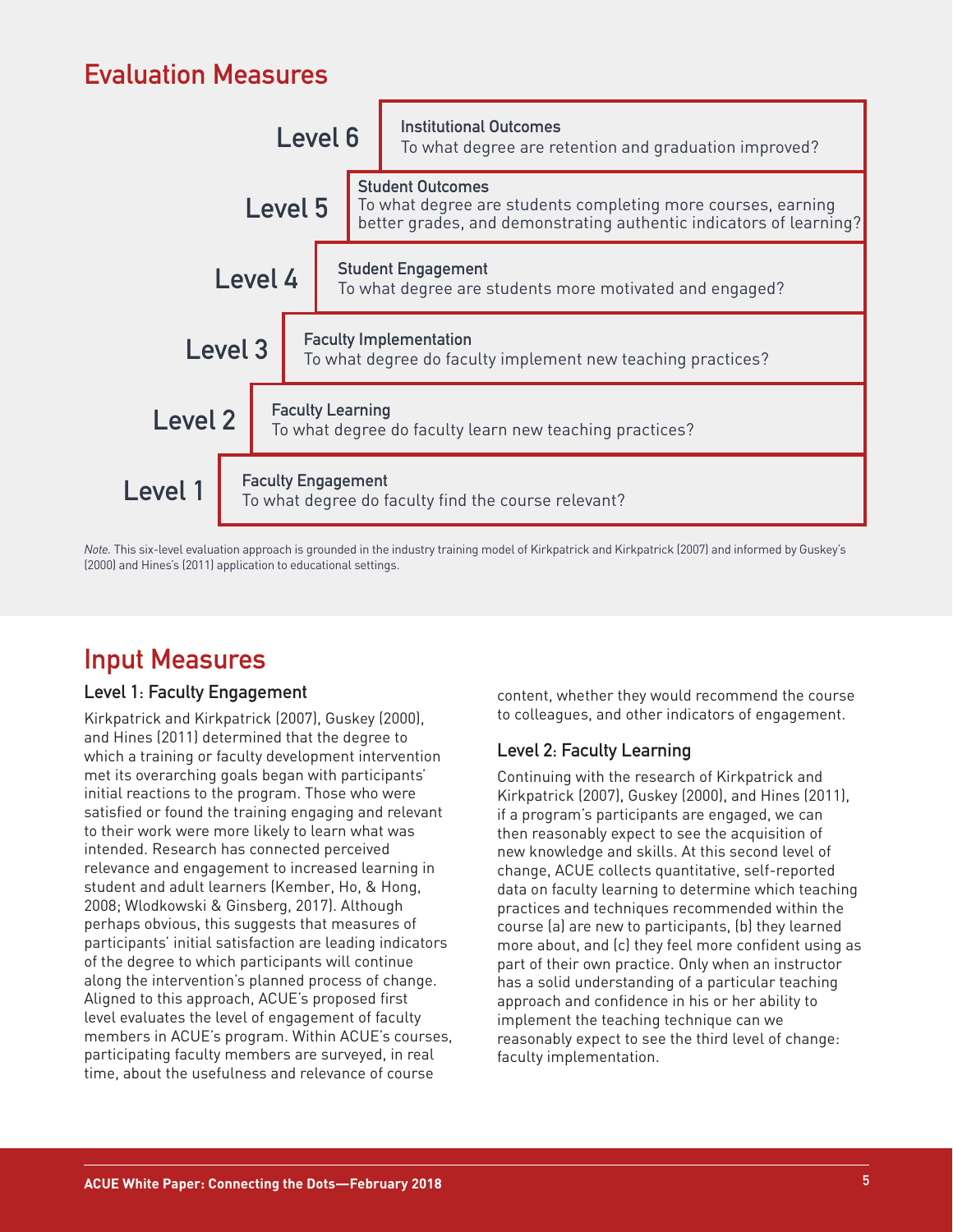#### **Level 3: Faculty Implementation**

At this third proposed level, ACUE catalogues instructors' implementation of the practices and techniques that they learned about in their course. To quantify which practices have been implemented, faculty taking one of ACUE's courses report the teaching practices used and submit a written reflection detailing the technique that was implemented, successes and challenges encountered (including student reactions), and next steps for continuous improvement. This approach, based in the research on self-reflection, is integral to the faculty course experience because "doing and thinking are complementary" (Schön, 1983, p. 280) and critical reflection "develop[s] a rationale for practice" (Brookfield, 2017, p. 81). Further, Pallas, Neumann, and Campbell (2017) have noted, "Although more needs to be understood about college instructors' learning, research suggests that one process, in particular, is key: that is, reflection, defined as instructors probing their own thoughts about teaching—before, during, or after engaging in it" (p. 21).

Faculty reflections submitted as part of ACUE's courses are evaluated by ACUE to maintain national reliability in scoring and the awarding of credentials. This level of evaluation measures participants' real-time adoption of evidence-based teaching practices. It aligns to the third level of Kirkpatrick and Kirkpatrick's (2007) model and the fourth level of Guskey's (2000) model, which refer to the degree and quality of participants' application of the new knowledge and skills they have gained.

### **Outcome Measures**

The first three levels in this proposed evaluation method help to determine which evidence-based teaching practices faculty are learning about, if they have the confidence to implement the techniques, and which techniques they have implemented into their teaching in a thoughtful and self-reflective way. Changes in faculty learning, confidence, and teaching practice—all on the input side of the equation—are necessary prerequisites if we are to expect to see changes in student achievement—the outcomes side of the equation. Returning to Kirkpatrick and Kirkpatrick (2007), Guskey (2000), and Hines (2011), students are similar to faculty in the predictable, and sequential, change process that is necessary to achieve higher levels of learning, starting with their own engagement—the fourth level of ACUE's proposed framework.

#### **Level 4: Student Engagement**

ACUE's fourth evaluation level measures student engagement. If students are in classes taught by faculty who are implementing evidence-based teaching practices, we can reasonably expect to see higher levels of student engagement and motivation as compared to students in classes where the pedagogy may not include such practices. At ACUE partner institutions, data regarding student engagement are collected through an institution's locally authored course evaluations; an institutionadopted, nationally available instrument; or a student survey developed and administered by ACUE.

#### **Level 5: Course-Level Student Outcomes**

It is reasonable to expect that when students' educational experience is replete with evidencebased teaching practices they will post stronger academic outcomes than their peers in classes where such approaches may not be in use. Although there are many influences, some outside of an instructor's control, on a student's life and academic career, this next level of analysis seeks to determine the degree to which stronger instruction—a variable within an instructor's and institution's control—promotes students' academic success. Level 5 measures changes in students' coursework, academic achievement (GPA), and levels of course completion. For each measure, it is important to have appropriate comparison data, such as data for participating faculty from semesters prior to and following their participation in an ACUE course (longitudinal data) and other sections of the same course taught by faculty members who have not yet earned an ACUE credential (matched cohort data). Level 5, though, is limited to course-level outcomes, given that students take a number of courses in a semester, not all of which may be taught by ACUE-credentialed faculty members.

#### **Level 6: Institutional Outcomes**

At the highest level, ACUE's proposed evaluation approach measures changes at the institutional level, including student retention and graduation rates over time. Changes at this level assume the strategic and widespread use of evidence-based teaching practices across a program of study, department, or institution. ACUE hypothesizes that for dramatic increases in student retention, graduation, and learning, the campus must establish a culture of quality instruction and the majority of students' instruction must be characterized by the regular use of evidence-based teaching practices.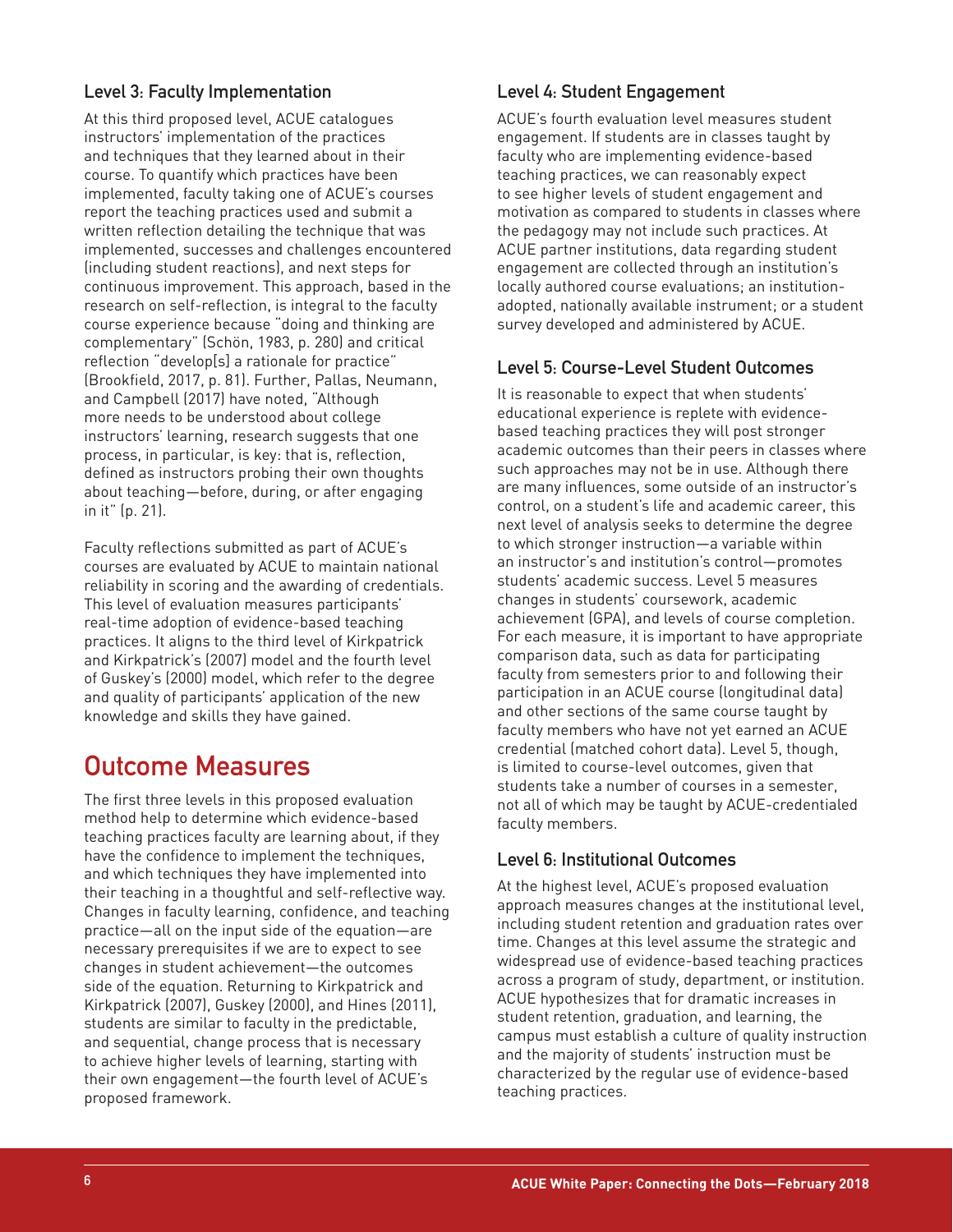### **Discussion**

Like any research in the social sciences, efforts to assess the full efficacy of faculty development and training programs, from changes in participant "inputs" to the intended benefits, as measured by student outcomes, are prone to complications of design. As Hines (2011) said, "There will always be noise. The key is to reduce it" (p. 13). She defined the "noise" around assessing impact as the "interfering variables that make it difficult to get accurate measurement results" (Hines, 2011, p. 13). Hines also acknowledged that while "noise" makes program evaluation at these levels challenging, its effects can be mitigated by comparing the impact on participants and nonparticipants using pre- and post-intervention measures and gathering multiple measures. Because there is more noise at the higher levels of evaluation, high-level measures should only be used when "farreaching effects are expected" (Hines, 2011, p. 13). As described above, the comprehensive nature of ACUE's courses calls for measurement of impact on student and institutional outcomes. And, while program evaluation design is decided with colleges and universities in close partnership, hallmarks of ACUE's recommended methodology include the use of Hines's (2011) mitigating factors.

### **Conclusion**

More and more higher education leaders and organizations are calling for improved teaching to play a more significant role in not only increasing the number of degrees earned, but also ensuring the quality of those degrees as higher education works to address the well-documented need for an increase in graduation and retention rates (Arum & Roksa, 2010; Association of American Colleges & Universities, n.d.; Bok, 2017; Commission on the Future of Undergraduate Education, 2017; Nettles, 2017). ACUE's courses seek to address this need by preparing faculty, at scale, to implement the body of instructional practices shown to improve student outcomes.

When developing an evaluation method appropriate for measuring the impacts of ACUE's courses, it was clear that because "far-reaching" impact is expected, a comprehensive program evaluation is necessary (Hines, 2011). Evaluation models from industry training and educational settings emerged as informative for understanding the sequence of change beginning with faculty engagement, learning and change in practice, and ultimately leading to

student and institutional outcomes. The proposed model acknowledges that methodological challenges, although meaningful, should not stop our efforts to assess efficacy. Rather, these considerations should inform the strength and generalizability of any findings. As such, ACUE's evaluation model has been carefully designed to obtain evidence of faculty, student, and institutional outcomes at partner colleges and universities. As a learning organization, we invite feedback and collaboration as we continue to refine the work in this area.

# **References**

American Council on Education. (2017). Contributors to ACE's teaching and learning scholarship. Retrieved from http://www.acenet.edu/news-room/Pages/ Scholarship-of-Teaching-and-Learning-Contributors. aspx

Armbruster, P., Patel, M., Johnson, E., & Weiss, M. (2009). Active learning and student-centered pedagogy improve student attitudes and performance in introductory biology. *CBE Life Sciences Education, 8,* 203–213. https://doi.org/10.1187/cbe.09-03-0025

Arum, R., & Roksa, J. (2010). *Academically adrift: Limited learning on college campuses.* Chicago, IL: The University of Chicago Press.

Association of American Colleges & Universities. (n.d.). About LEAP. Retrieved from https://www.aacu. org/leap

Association of American Universities. (2017). *Progress toward achieving systemic change: A five-year status report on the AAU Undergraduate STEM Education Initiative.* Retrieved from https://www.aau.edu/sites/ default/files/AAU-Files/STEM-Education-Initiative/ STEM-Status-Report.pdf

Association of College and University Educators. (2016). *The essentials of college instruction: ACUE's Course in Effective Teaching Practices. A comprehensive bibliography.* New York, NY: Author.

Association of College and University Educators. (2017, May 31). ACUE's learning design earns Quality Matters certification [Blog post]. Retrieved from https://community.acue.org/blog/acue-learningdesign-earns-quality-matters-certification/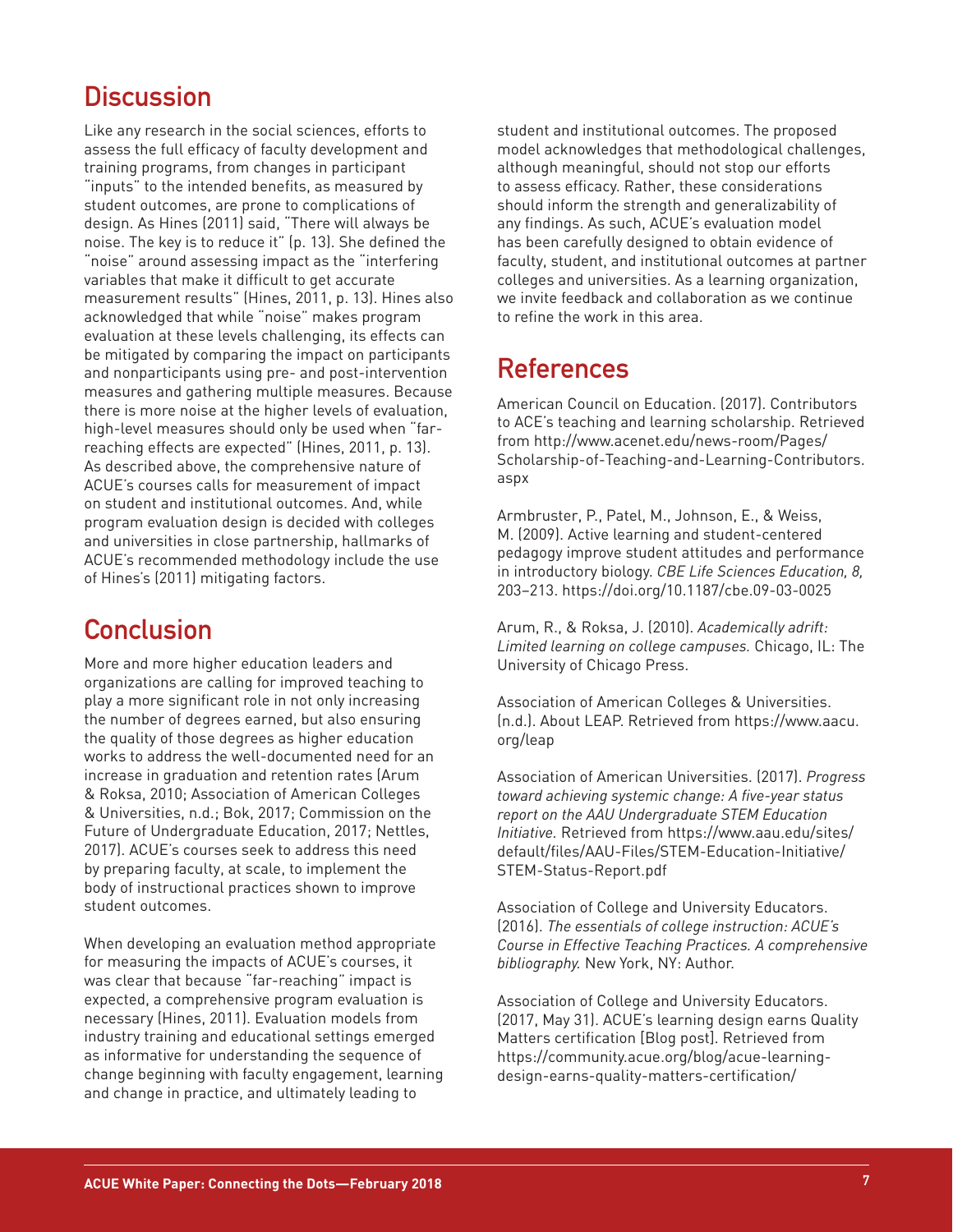Bok, D. (2017). *The struggle to reform our colleges*. Princeton, NJ: Princeton University Press.

Brookfield, S. D. (2017). *Becoming a critically reflective teacher* (2nd ed.). San Francisco, CA: Jossey-Bass.

Burrowes, P. A. (2003). A student-centered approach to teaching general biology that really works: Lord's constructivist model put to a test. *The American Biology Teacher, 65*, 491–502. https://doi. org/10.2307/4451548

Commission on the Future of Undergraduate Education. (2017). *The future of undergraduate education: The future of America.* Cambridge, MA: American Academy of Arts & Sciences.

Condon, W., Iverson, E. R., Manduca, C. A., Rutz, C., & Willett, G. (2016). *Faculty development and student learning: Assessing the connections.* Bloomington: Indiana University Press.

Devlin, M. (2008). Research challenges inherent in determining improvement in university teaching. *Issues in Educational Research*, *18*, 12–25.

EAB. (2016). *The evolving role of faculty in student success*. Retrieved from https://www.eab.com/-/ media/EAB/Research-and-Insights/AAF/White-Papers/33174-EAB-AAF-White-Paper-Faculty-Role-Student-Success.pdf

Freeman, S., Haak, D., & Wenderoth, M. P. (2011). Increased course structure improves performance in introductory biology. *CBE Life Sciences Education, 10*, 175–186. https://doi.org/10.1187/cbe.10-08-0105

Guskey, T. R. (2000). *Evaluating professional development.* Thousand Oaks, CA: Corwin Press.

Hattie, J. (2009). *Visible learning: A synthesis of over 800 meta-analyses relating to achievement*. New York, NY: Routledge.

Hénard, F., & Roseveare, D. (2012). *Fostering quality teaching in higher education: Policies and practices.* Retrieved from https://www.oecd.org/edu/imhe/ QT%20policies%20and%20practices.pdf

Hines, S. R. (2007). *An investigation of faculty development program assessment practices* (Doctoral dissertation). Retrieved from ProQuest Dissertations Publishing. (3358979)

Hines, S. R. (2011). *How to evaluate the impact of faculty development programs*. Madison, WI: Magna.

Kember, D., & Gow, L. (1994). Orientations to teaching and their effect on the quality of student learning. *The Journal of Higher Education, 65*, 58–74. https://doi. org/10.2307/2943877

Kember, D., Ho, A., & Hong, C. (2008). The importance of establishing relevance in motivating student learning. *Active Learning in Higher Education, 9*, 249– 263. https://doi.org/10.1177/1469787408095849

Kirkpatrick, D. L., & Kirkpatrick, J. D. (2007). *Implementing the four levels: A practical guide for effective evaluation of training programs.* San Francisco, CA: Berrett-Koehler.

Marton, F., Hounsell, D., & Entwistle, N. (Eds.). (1997). *The experience of learning: Implications for teaching and studying in higher education* (2nd ed.). Edinburgh, Scotland: Edinburgh Scottish Academic Press.

Mazur, E. (2009). Farewell, lecture? *Science, 323*(5910), 50–51. https://doi.org/10.1126/ science.1168927

National Center for Education Statistics. (2017). Characteristics of postsecondary faculty. Retrieved from https://nces.ed.gov/programs/coe/indicator\_ csc.asp

Nettles, M. T. (2017). Challenges and opportunities in achieving the national postsecondary degree attainment goals. *ETS Research Report Series*. https:// doi.org/10.1002/ets2.12141

Pallas, A. M., Neumann, A., & Campbell, C. M. (2017). *Policies and practices to support undergraduate teaching improvement.* Cambridge, MA: American Academy of Arts & Sciences.

Prosser, M., & Trigwell, K. (2006). Confirmatory factor analysis of the Approaches to Teaching Inventory. *British Journal of Educational Psychology, 76*, 405–419. https://doi.org/10.1348/000709905X43571

Schön, D. A. (1983). *The reflective practitioner: How professionals think in action*. London, England: Routledge.

Seidman, A. (2012). *College student retention: Formula for student success* (2nd ed.). Lanham, MD: Rowman & Littlefield.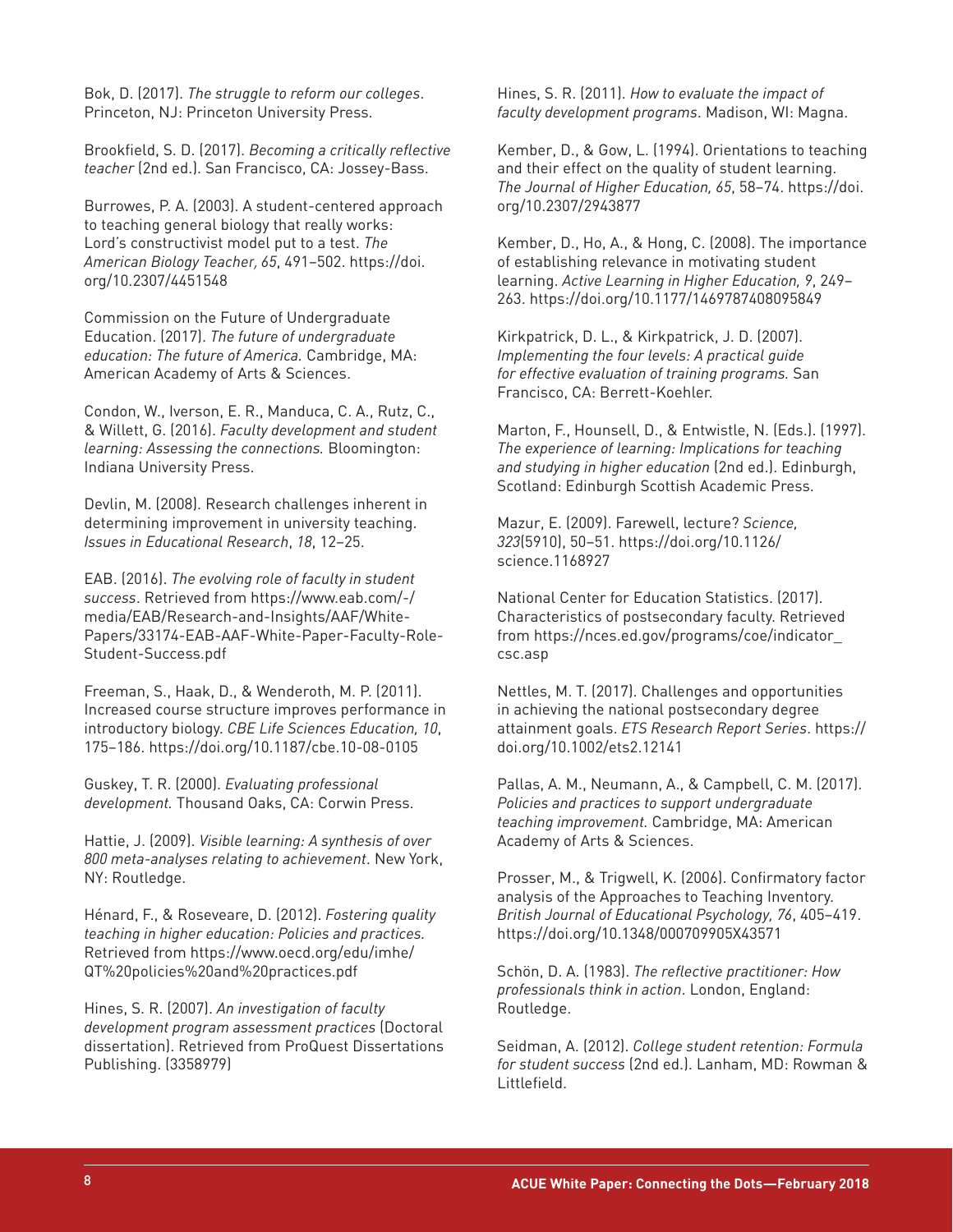Wlodkowski, R. J., & Ginsberg, M. B. (2017). *Enhancing adult motivation to learn: A comprehensive guide for teaching all adults* (4th ed.). San Francisco, CA: Jossey-Bass.

Zimmerman, B. J. (2002). Becoming a self-regulated learner: An overview. *Theory Into Practice, 41*, 64–70. https://doi.org/10.1207/s15430421tip4102\_2